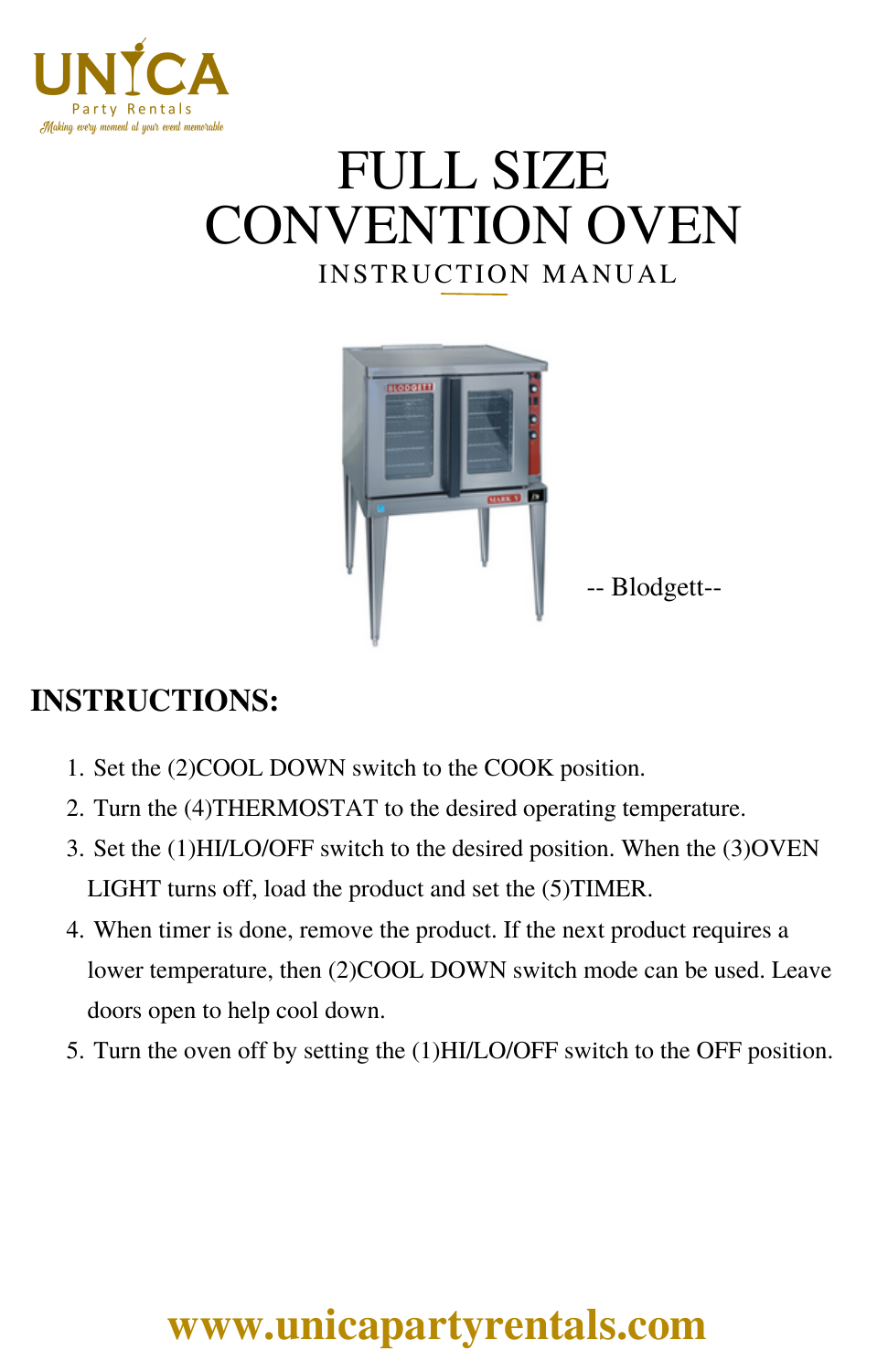

## INSTRUCTION MANUAL FULL SIZE CONVENTION OVEN

3

 $\overline{4}$ 

 $\overline{5}$ 

6

 $\overline{7}$ 

(cont.)

#### **CONTROL DESCRIPTION:**

- HI/LO/OFF SWITCH Controls the 1. operation of the blower. If blower switch is  $(1)$ in the OFF position, the oven will be turned off.
- 2. COOL DOWN SWITCH When switch is on the COOK position, the oven can be used to cook. Cool down position will allow oven to cool down for the next bake.
- OVEN LIGHT When lit, indicates 3. burners are operating. When light is off, oven has reached operating temperature.
- THERMOSTAT Controls the 4. temperature at which the oven will operate. Temperatures range 200-500F.
- 5. COOK TIMER Use to time the length of the cooking operation. When the set time expires, a buzzer will sound.
- LIGHT SWITCH Operates the oven 6. cavity lights.
- 7. HEAT CUTOFF circuit breaker.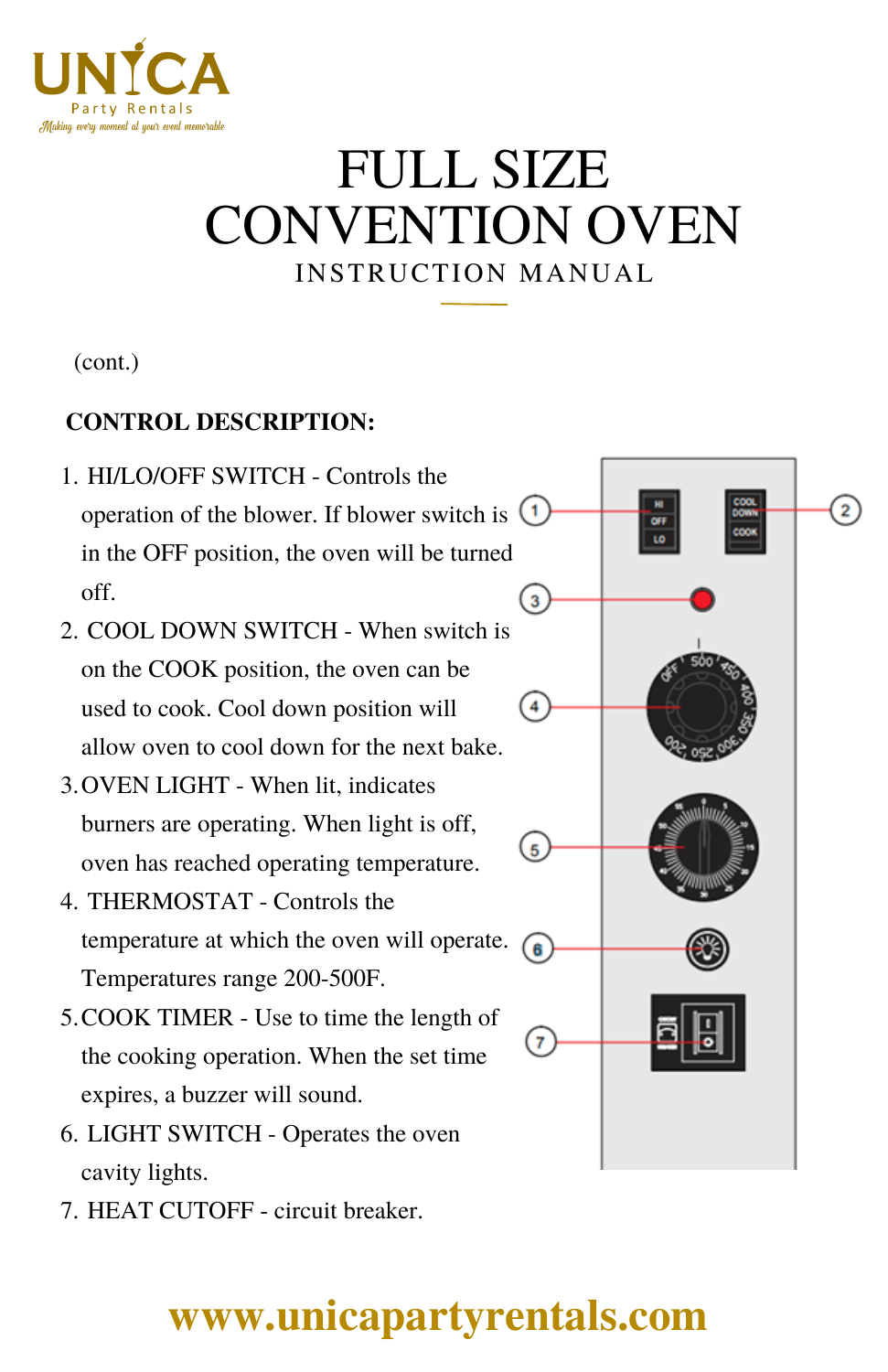

# INSTRUCTION MANUAL FULL SIZE CONVENTION OVEN

# -- Royal--

#### **INSTRUCTIONS:**

- 1. Turn the thermostat dial to the OFF position. Place the power switch to the OFF position.
- Wait 5 min. 2.
- 3. Place power switch to the ON position. Turn thermostat to the desired temperature.
- 4. To turn off, turn the thermostat and power switch to the OFF position.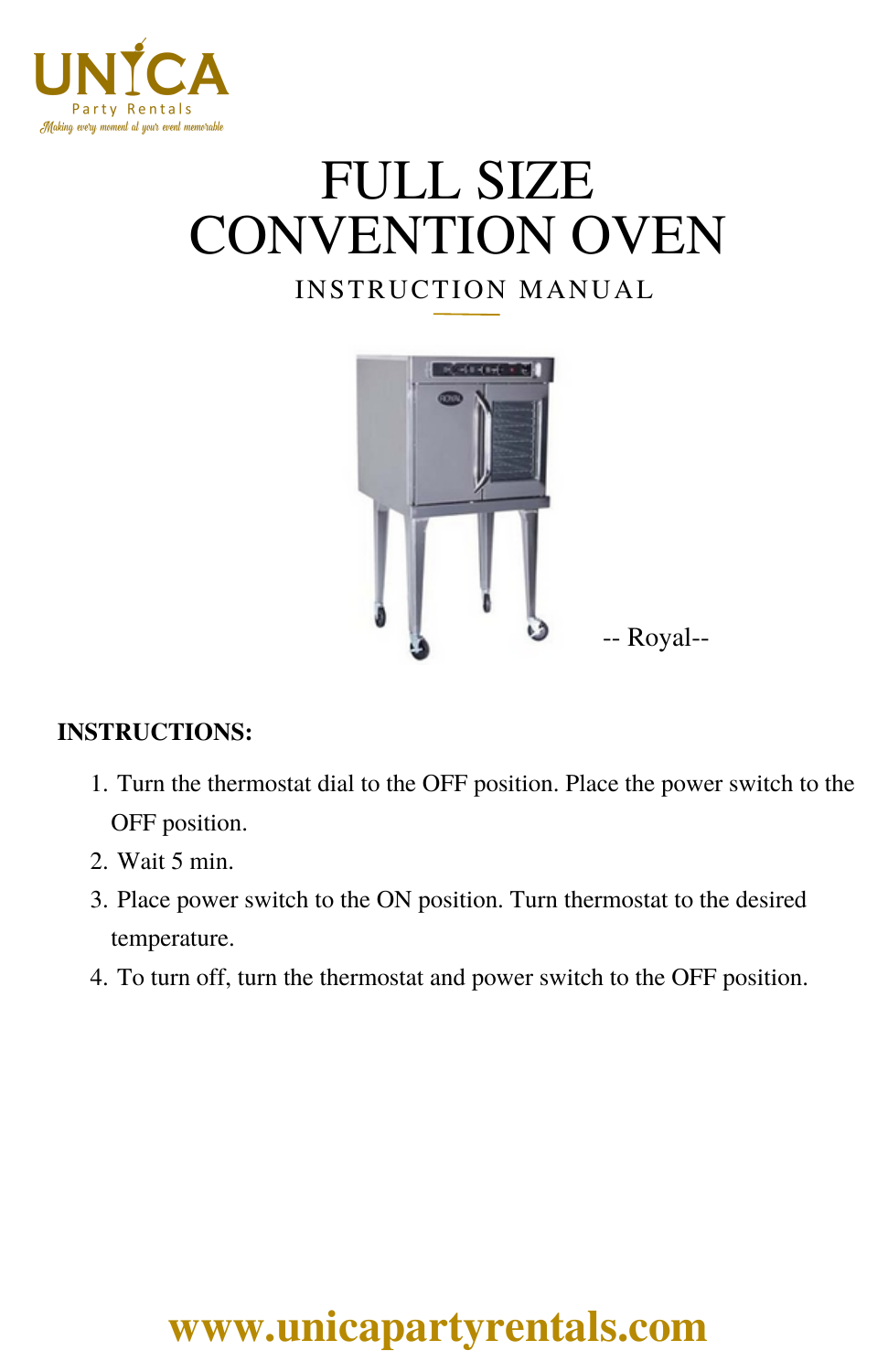

# FULL SIZE CONVENTION OVEN

#### INSTRUCTION MANUAL



#### **INSTRUCTIONS:**

#### PRE-HEATING

- 1. Turn power switch to ON. Motor will turn on, indicating that power to oven is on.
- 2. Set thermostat to desired temperature. The RED light appears indicating "warming up."
- 3. Prepare product and place in suitable pans. When the RED light turns off, oven has reached desired preheat temperature.

#### COOKING

- 1. Load product in oven. Place pans in the center of the racks.
- 2. Set the timer. Once the preset time lapses, turn TIMER to OFF position to stop alarm.
- 3. Remove cooked product from oven.